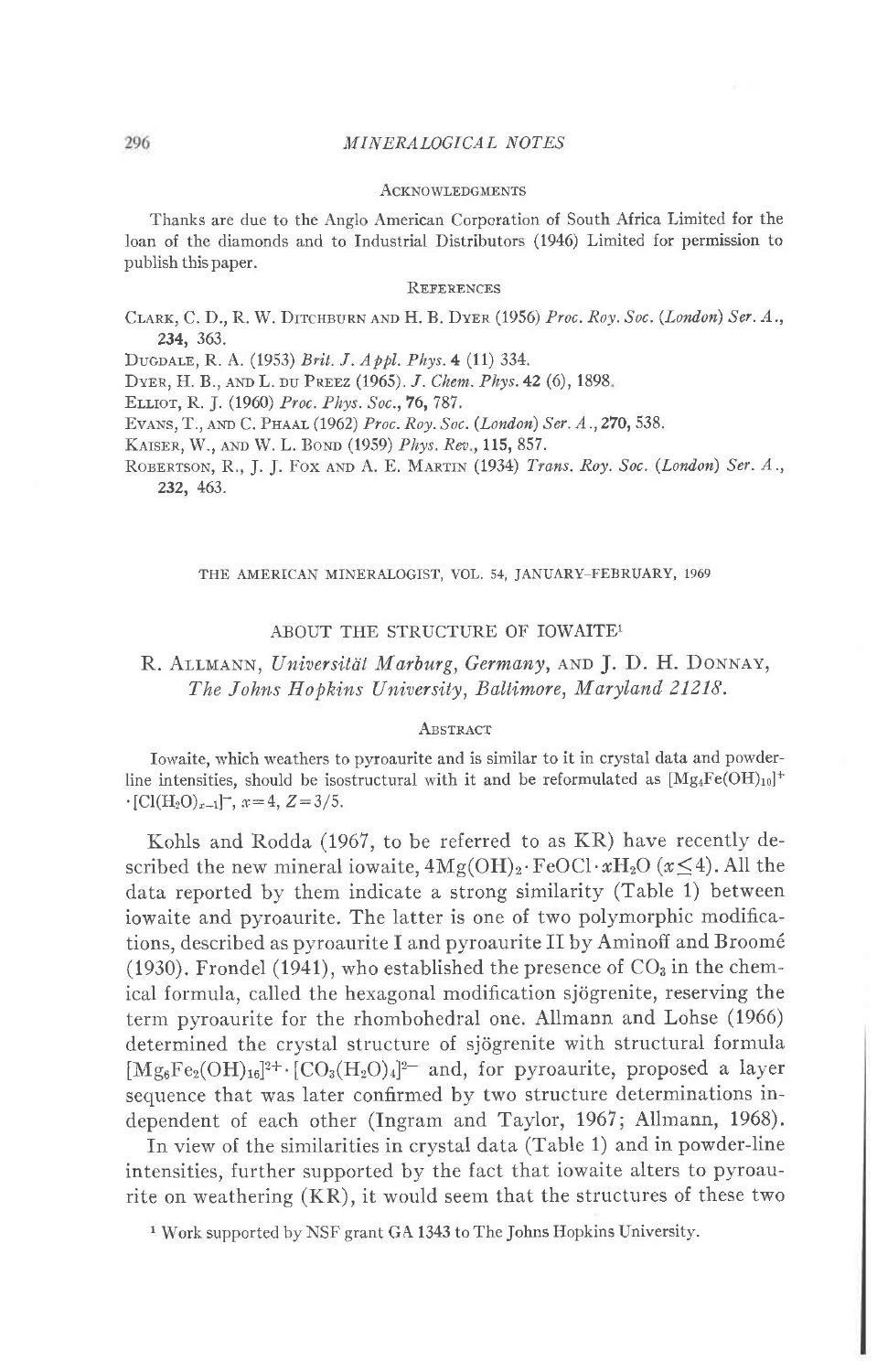|                                        | <b>I</b> owaite <sup>8</sup> | Pyroauriteb                        |
|----------------------------------------|------------------------------|------------------------------------|
| X-ray space group                      | $R$ ?                        | $R\overline{3}m$                   |
| a(A)                                   | $3.119 + 5$                  | $3.1094 + 2^{b}$                   |
| c(A)                                   | $24.52 \pm 2$                | 23.412 $\pm 1^b$                   |
| $V(\AA^3)$                             | 204.3                        | 196.02 <sup>b</sup>                |
| $D_{\rm m}$ (g/cm <sup>3</sup> )       | $2.11 + 2$                   | 2.13 $\pm 1^b$ ; 2.14 <sup>o</sup> |
| $\omega$                               | $1.543 \pm 5$                | $1.564 + 3^{\circ}$                |
| $\epsilon$                             | $1.533 + 5$                  | $1.543 + 3^c$                      |
| $Fe/(Fe+Mg)$ from formula <sup>d</sup> | 0.20                         | 0.25c                              |
| from analysis <sup>d</sup>             | 0.225                        | 0.248°                             |

TABLE 1. COMPARISON OF EXPERIMENTAL DATA

<sup>a</sup> After Kohls and Rodda (1967).

b After Allmann (1968).

<sup>e</sup> After Frondel (1941).

d Atomic ratio.

minerals should also be similar. This hypothesis requires rewriting the formula of iowaite as  $[Mg_4Fe(OH)_{10}]^+$ .  $[Cl(H_2O)_{x-1}]^-$  and taking  $Z=3/5$ instead of  $Z=1$  as assumed by KR. With  $x=4$ ,  $D_x$  becomes 2.02 for the idealized formula and 2.04 for the actual formula (see below) derived from the analysis published by KR. These values are in better agreement with  $D_m$  than the  $D_x$  of 2.77 which was obtained for  $Z=1$  and.  $x=0$  (KR). It is possible (KR) to decrease  $D_x$  from 2.77 to 2.11 by assuming that all the water is adsorbed surface water with its own volume. We suggest that  $D_x$  can be increased from 2.04 to 2.06 by taking into account the 4.61 wt.  $\%$  of admixed serpentine, whose density is 2.65. Structural considerations do not demand that  $x$  be smaller than 4; they only require that it be less than 5. For  $x=4.56$  D<sub>x</sub> will be equal to 2.tt.

Under the assumption that iowaite and pyroaurite are isostructural, a structure consisting of three brucite-like layers and three disordered interlayers (Table 2) is proposed for iowaite.

In view of the fact, established by KR, that the interlayer water is very mobile and can be removed (without the structure being destroyed) by heating to 280°C, the disordered interlayers are inferred to be liquidlike in character. By this term we mean that the water molecules are migrating within the interlayer and that the hydrogen bonds  $H_2O$ ... HO between interlayer and main layer are not fixed but change with time as in liquid water. The water in iowaite thus cannot be considered "adsorbed water". With the water molecules removed, the chlorine ions prevent the crystal structure from collapsing. As in the related Mg-Al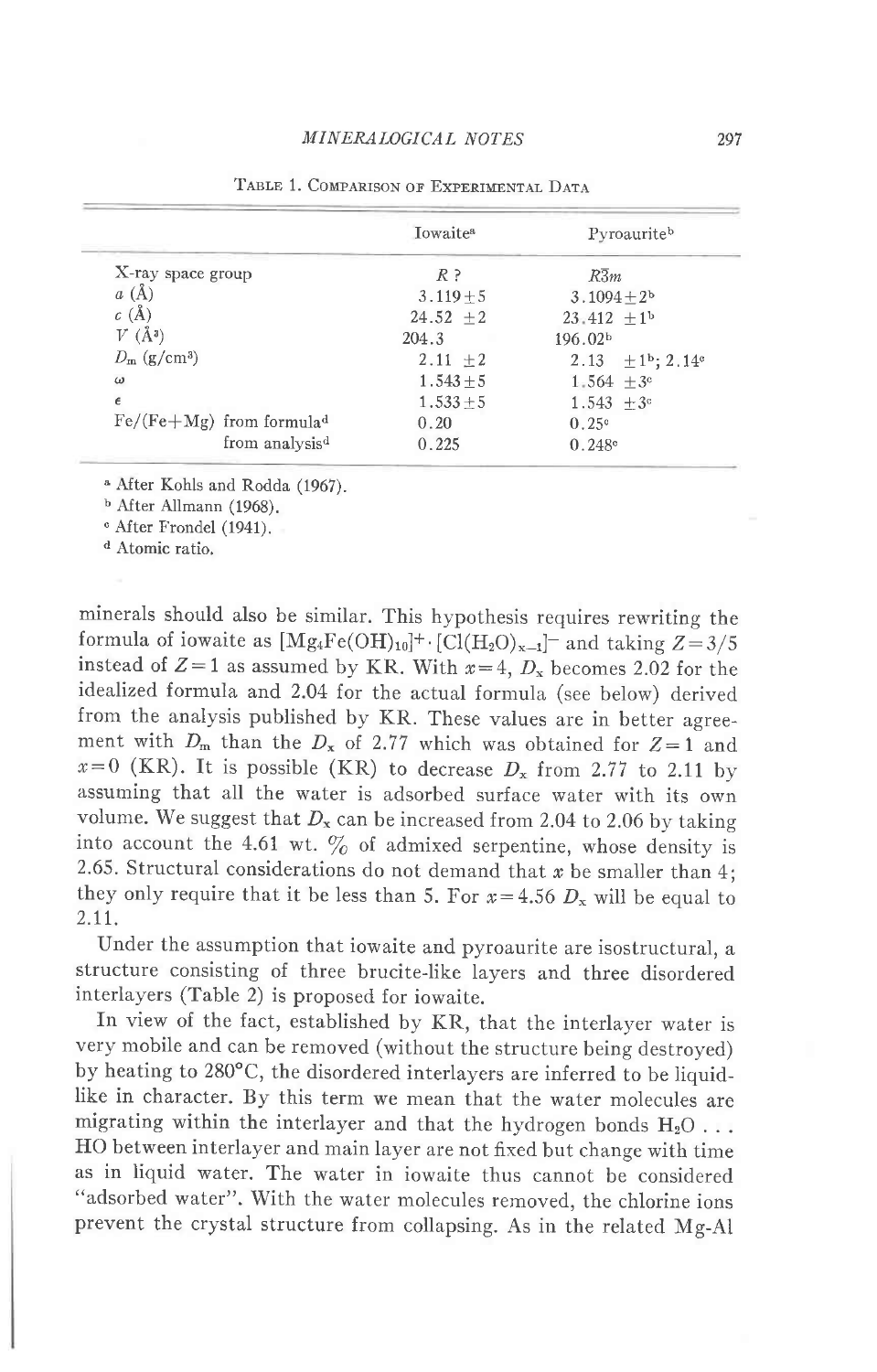|                                                                                |           |  | s               |  |
|--------------------------------------------------------------------------------|-----------|--|-----------------|--|
| $3 \ (Mg, Fe)$                                                                 | in $3(a)$ |  |                 |  |
| 6 OH                                                                           | in $6(c)$ |  | 0.376           |  |
| $3\,\left[\mathrm{Cl}_{0,2}(\mathrm{H}_2\mathrm{O})_{0,6}\square_{0,2}\right]$ | in $3(b)$ |  | /2 <sup>a</sup> |  |
|                                                                                |           |  |                 |  |

TABLE 2. CRYSTAL STRUCTURE PROPOSED FOR IOWAITE IN  $R\overline{3}m$ 

<sup>a</sup> The water molecules are probably shifted randomly out of  $3(b)$  by about 0.5 Å.

compound (Ross and Kodama, 1967), the c length can be expected to decrease with decreasing water content and to take up its original value again after rehydration, so that the interlayer water may be called zeolitic. The free surface of the water-free interlayers, that is the area not occupied by chlorine, is calculated to be equal to about 350  $\mathrm{m}^2/\mathrm{g}$ , as compared with the measured value of 12.7  $m^2/g$  obtained by the method of nitrogen adsorption (KR). (Presumably nitrogen can fill only the area near the rim of the interlayers.)

The chlorine ions can likewise be removed, provided other anions are introduced to maintain the balance of charge. This is what happens when iowaite weathers to pyroaurite. Iowaite should be formulated, not as an oxychloride, but as a hydroxychloride because free O<sup>2-</sup> ions are not likely to coexist with H<sub>2</sub>O molecules. The formula will thus be written

$$
\big[\mathrm{Mg_{0.775}Fe(II)_{0.022}Fe(III)_{0.203}(OH)_2\big]^{0.203+}\cdot\big[\mathrm{Cl}_{0.203}(H_2O)_{0.6}\big]^{0.203-}
$$

with  $Z = 3$ , *i.e.* three metal atoms per cell.

The measured single-crystal intensities of pyroaurite, which should be similar to those of iowaite, indicate that some of the lines in the powder pattern (Table 3 of KR) should be reindexed<sup>1</sup> (Table 3).

One possible objection to the proposed iowaite structure is that the

| d(hkl)<br>(measured) <sup>a</sup> | d(hkl)<br>$\text{odd}$ indexing) <sup>a</sup> | d(hkl)<br>$(new indexing)^b$ |
|-----------------------------------|-----------------------------------------------|------------------------------|
| 2.019                             | $d(00.12)$ 2.021                              | $d(01.8)$ 2.017              |
| 1.345                             | $d(11.9)$ 1.345                               | $d(20.2)$ 1.342              |
| 1.007                             | $d(21.4)$ 1.007                               | $d(02.16)$ 1.008             |
| 0.895                             | $d(21.13)$ 0.896                              | $d(03.3)$ 0.895              |
| 0.879                             | $d(12.14)$ 0.880                              | $d(01.26)$ 0.882             |

| TABLE 3. REINDEXING OF POWDER LINES OF IOWAITE |  |
|------------------------------------------------|--|
|------------------------------------------------|--|

<sup>a</sup> After Kohls and Rodda (1967).

b Interplanar distances calculated by Kohls (priv. commun., 1968).

<sup>1</sup> The calculated  $d(00.3)$  is misprinted in KR (instead of 0.083, read 8.083).